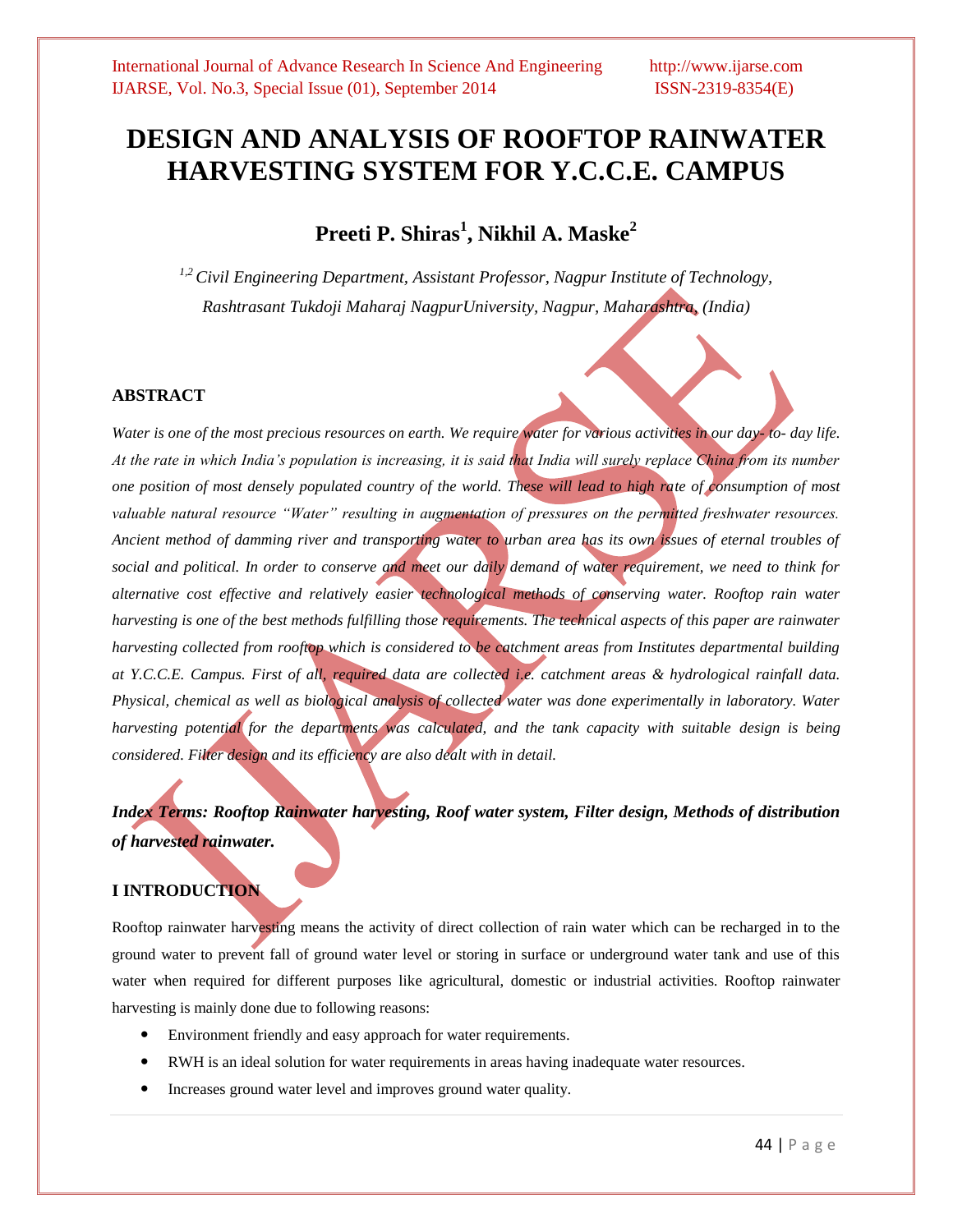- Mitigates the effects of drought.
- Reduces the runoff, which otherwise cause flood storm water drains.
- Reduces flooding of roads and low-lying areas.
- Reduces soil erosion.
- Cost effective and easy to maintain.

#### **1.1 Objective of rainwater harvesting at Y.C.C.E. campus**

The campus of this institute is situated over an area of 14 acres of land. The institute area is at the centre of the campus and surrounded by the residential areas. Residential accommodation is provided to students. There are seven departments. Total strength of campus including students and staffs people will be more than 4000. And it is still under the expansion project adding more number of students and faculty person and increasing facilities by building new halls, lots of new departmental building and infrastructures.

For water scarcity, Rainwater harvesting is seems to be a perfect replacement for surface & ground water as later is concerned with the rising cost as well as with ecological problems. Therefore, Rainwater harvesting is highly recommended for campus of Y.C.C.E. The aim of this paper is

- To Conserve, Preserve & Use rain water by rooftop rainwater harvesting.
- To identify suitable designing rooftop rainwater harvesting system.
- To use most efficient and effective rooftop rainwater harvesting system that can be adopted for Y.C.C.E. campus.

### **II LITERATURE REVIEW**

- 1. *Dr. K. A. Patil and G. K. Patil* describes advantages of rainwater harvesting i.e. its cost effectiveness and improvement in quality of water. The paper also deals with methods of rainwater harvesting. The paper concludes that it is the responsibility of Government as well as every individual to harvest every drop of water falling on earth.
- 2. *R. K. Parghane , S. P. Kulkarni & A. W. Dhawale* in the paper entitled Rainwater Harvesting and Recharging Groundwater. In this paper various rainwater harvesting techniques are discussed. The paper discusses amount of rooftop rainwater that can be harvested for a small family and also the recharging methods of harvested rainwater.
- 3. *P. K. Singh, Bhaskar Singh and B. K. Tewary* focuses in brief about the components of the roof top rain water harvesting structure, types of recharge structures and the benefits of the system.
- 4. *Er. L. K.Bisoyi* describes factors that are to be taken into consideration for rainwater harvesting practices and also international as well as national initiatives that are taken for harvesting water effectively.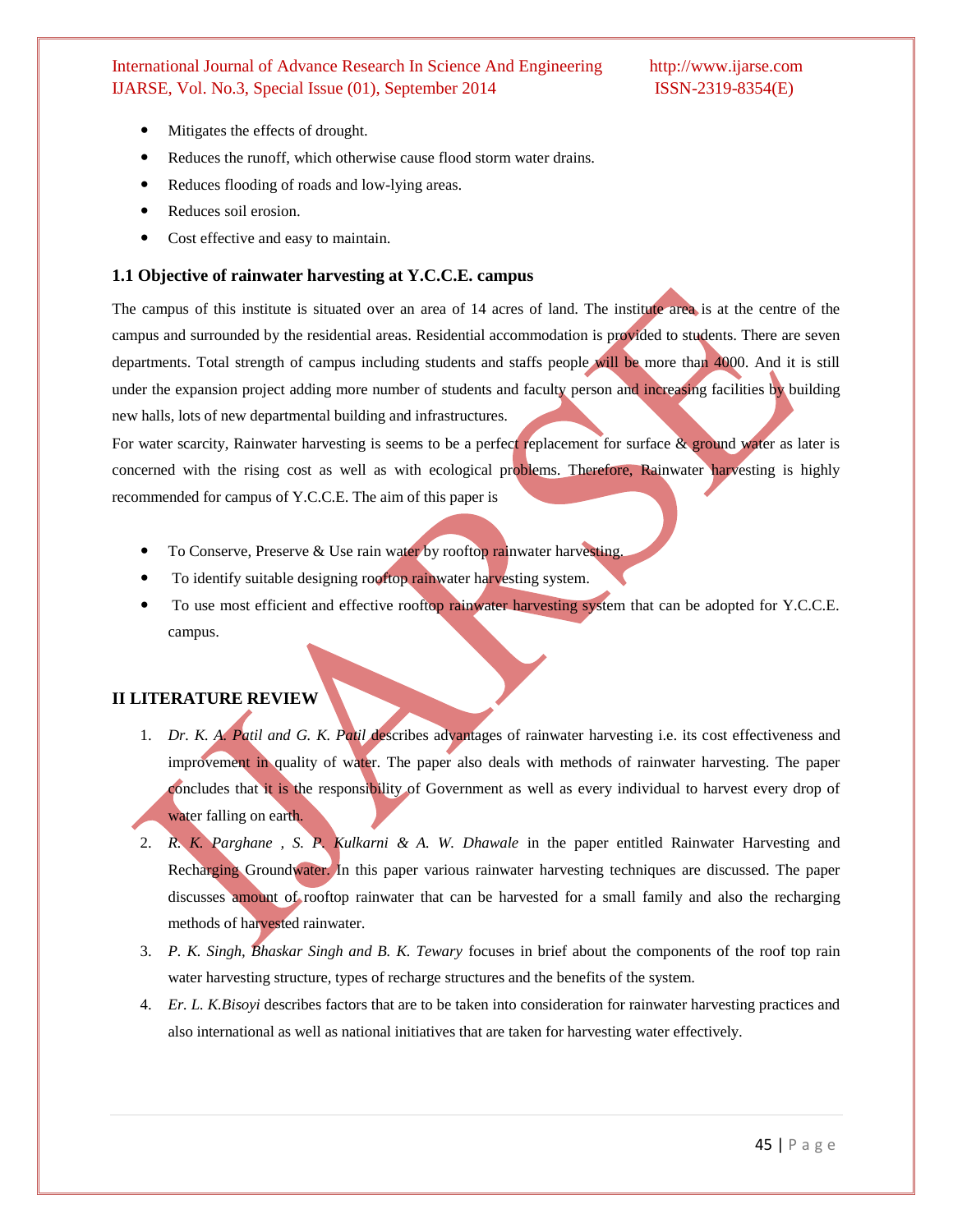- 5. *S. R. Asati and Abhijit Deshpande* deals with various facts and figures of groundwater depletion. The paper describes critical groundwater deficit problems observed in various states of India. It also describes structures used for rainwater harvesting
- 6. *S. K. Sinha* describes different design for trenches and pits and methods for harvesting rainwater.
- 7. *R. M. Dhoble and Dr. A.G. Bhole* describes the need for harvesting water giving the different advantages and disadvantages of the same. The paper also describes various components of RWH system and also description of various filters including sand filters, Dewas filter etc.

#### **III STUDY AREA AND DATA COLLECTION**

#### **3.1 Study Area**

Nagpur district is one of the nine districts of Vidarbha Region of Maharashtra State. It is situated on the eastern part of the State abutting Chindwada district of Madhya Pradesh in north. It is bounded by Wardha and Amravati districts in the west, Bhandara district in the east and Chandrapur district in the south. It lies between north latitudes 20°35' and 21°44' and east longitudes 78°15' and 79°40' and falls in Survey on India topo-sheets 55 K, O and P. The district has a geographical area of 9892 sq. km.

For Administrative convenience, the district is divided in 14 talukas viz, Nagpur (Urban), Saoner, Parseoni, Ramtek, Mouda, Kamthi, Kuhi, Bhiwapur, Umrer, Nagpur (Rural), Hingna, Katol, Narkhed and Kalmeshwar. It has a total population of 40.51 lakh as per 2001 census. The district has 29 towns, 1562 inhabited villages and 312 uninhabited villages. The district forms part of Godavari basin. Wainganga River is the main river flowing through the district. Nagpur lies on the Deccan plateau of the Indian Peninsula and has a mean altitude of 310.5 meters above sea level. The underlying rock strata are covered with alluvial deposits resulting from the flood plain of the Kanhan River. In some places these give rise to granular sandy soil. In low-lying areas, which are poorly drained, the soil is alluvial clay with poor permeability characteristics. In the eastern part of the city, crystalline [metamorphic rocks](http://en.wikipedia.org/wiki/Metamorphic_rocks) such as gneiss, schist and granites are found, while in the northern part yellowish sand stones and clays of the lower [Gondwana](http://en.wikipedia.org/wiki/Gondwana) formations are found.

As Nagpur is located at the centre of the [Indian peninsula,](http://en.wikipedia.org/wiki/Indian_peninsula) far from the [Bay of Bengal](http://en.wikipedia.org/wiki/Bay_of_Bengal) and the [Arabian Sea,](http://en.wikipedia.org/wiki/Arabian_Sea) it has [tropical wet and dry climate](http://en.wikipedia.org/wiki/Tropical_savanna_climate) with dry conditions prevailing for most of the year. It receives an annual rainfall of 1,034 mm from [monsoon](http://en.wikipedia.org/wiki/Monsoon) rains during June to September. The highest recorded daily rainfall was 304 mm on 14 July 1994. Summers are extremely hot, lasting from March to June, with May being the hottest month. Winter lasts from November to January, during which temperatures can drop below 10 °C (50 °F). The highest recorded temperature in the city was 48.6 °C on 29 May 2012, while the lowest was 3.9 °C.

#### **3.2 CASE STUDY: Y.C.C.E. Campus, Wanadongri, Nagpur**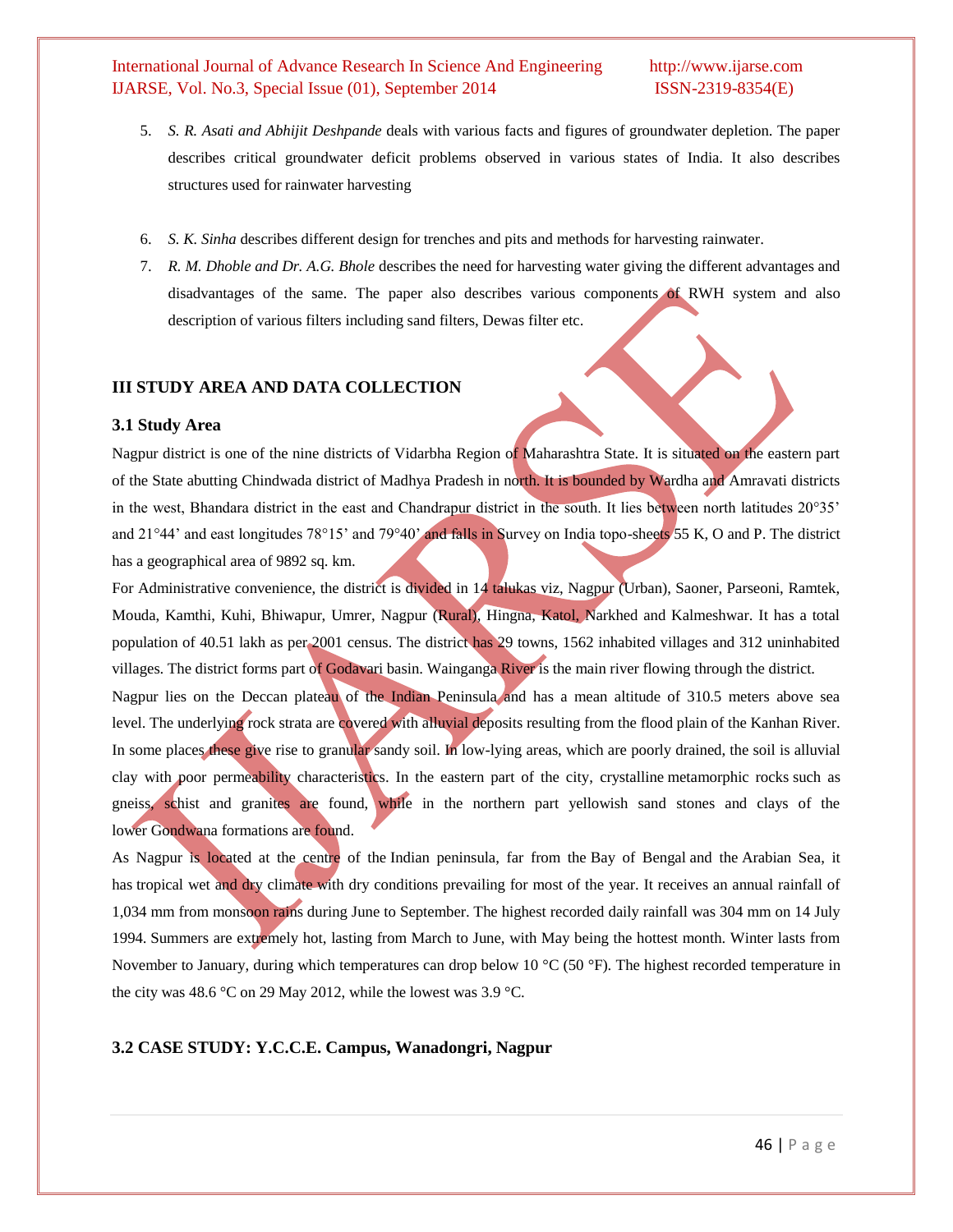- The map shows ground water resources in the year 2004 of which Hingna area has 30.47% development of resources.
- The study area is Yashwantrao Chavan College Of Engineering (Y.C.C.E), located in Nagpur city in Hingna (Wanadongri).
- Campus Area: 14 Acre.
- Location : 14.7 km from Nagpur Railway station and 14.7 km from Nagpur Airport.

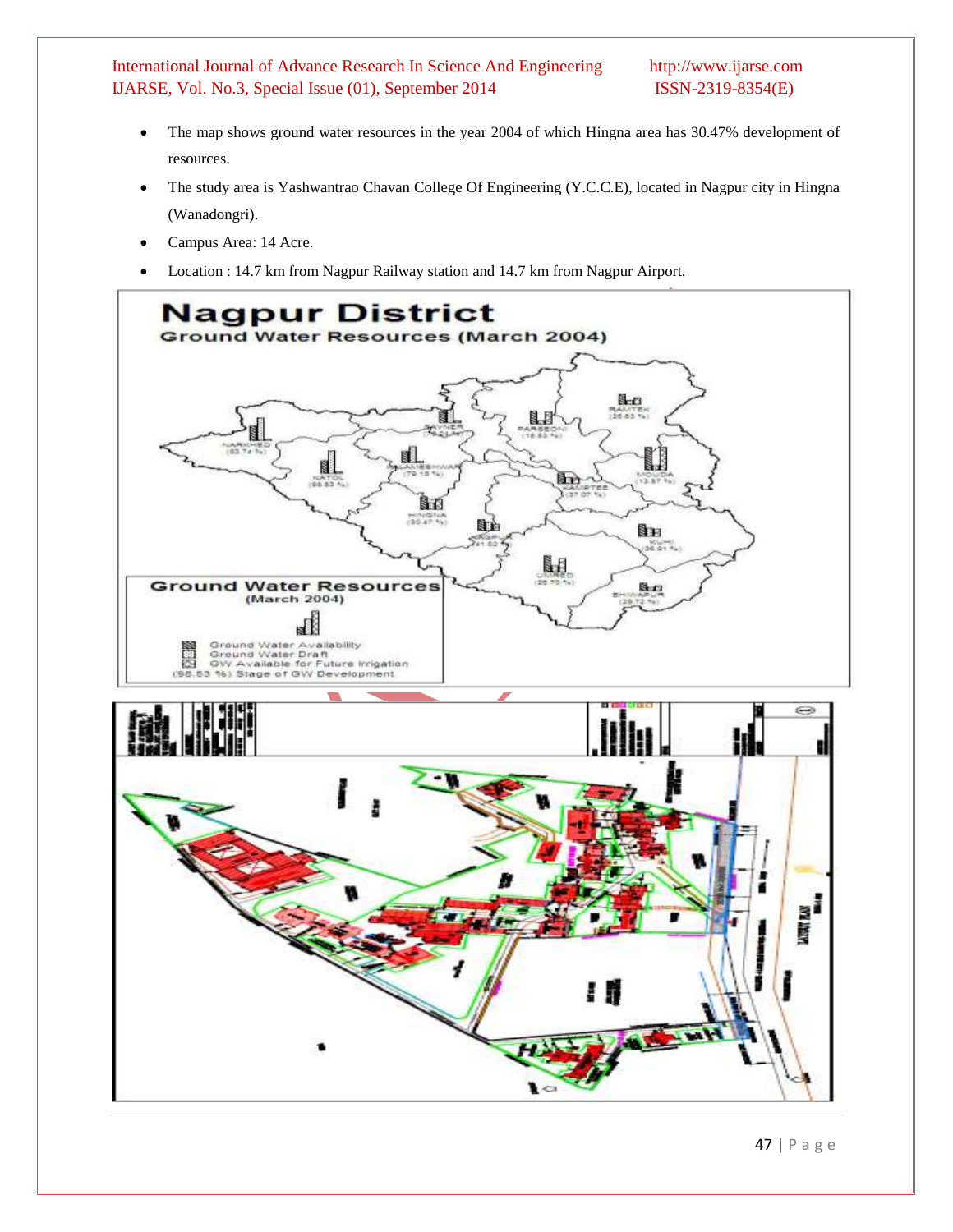# **3.3 Monthly Rainfall data from Dt. 02/07/2012 to 27/08/2012**

| <b>Date</b> | Amount of<br>rainfall<br>received in<br>mm | <b>Date</b> | <b>Amount of</b><br>rainfall<br>received in<br>mm |  |
|-------------|--------------------------------------------|-------------|---------------------------------------------------|--|
| 02/07/2012  |                                            | 01/08/2012  | 160                                               |  |
| 03/07/2012  |                                            | 03/08/2012  | 120                                               |  |
| 07/07/2012  |                                            | 04/08/2012  | 30 <sub>1</sub>                                   |  |
| 08/07/2012  |                                            | 10/08/2012  | 27                                                |  |
| 10/07/2012  |                                            | 11/08/2012  | 11                                                |  |
| 16/07/2012  |                                            | 12/08/2012  | 54                                                |  |
| 17/07/2012  | 16                                         | 13/08/2012  |                                                   |  |
| 18/07/2012  | 55                                         | 17/08/2012  |                                                   |  |
| 19/07/2012  | 55                                         | 18/08/2012  |                                                   |  |
| 20/07/2012  | 20                                         | 19/08/2012  | 90                                                |  |
| 22/07/2012  | 22                                         | 20/07/2012  |                                                   |  |
| 23/07/2012  |                                            | 21/07/2012  |                                                   |  |
| 27/07/2012  | 170                                        | 26/07/2012  | $2 -$                                             |  |
| 28/07/2012  | 130                                        | 27/07/2012  | 60                                                |  |
| 29/07/2012  |                                            |             |                                                   |  |
| 30/07/2012  | 90                                         |             |                                                   |  |
| 31/07/2012  |                                            |             |                                                   |  |

# **3.4 Approx. Rooftop areas of various buildings**

| Sr. no.        | <b>Building Name</b>                           | Rooftop area |
|----------------|------------------------------------------------|--------------|
|                | <b>Mechanical Engg. Dept</b>                   | 759.86 sq.m  |
| $\mathfrak{D}$ | 740.2 sq.m.                                    |              |
| 3              | C-tech/Electrical Engg. Dept:                  | 1136.9 sq.m. |
|                | Administrative block                           | 764.34 sq.m. |
| 5              | Old science building                           | 787.06 sq.m. |
|                | New science building                           | 673.86 sq.m. |
|                | Electronics and Telecommunication<br>Engg dept | $1100$ sq.m. |
|                |                                                |              |

# **3.5 Experimental values of parameters of harvested rainwater Civil Engineering building**

| Dt. of<br>expt. | <b>Turbidi</b><br>ty     | pH  | <b>D.O.</b><br>Mg/li | <b>Total</b><br><b>Hardness</b> |                          | <b>Alkalinity</b><br>Mg/lit of CaCO3<br><b>Acidity</b> |          |          | <b>MPN</b><br>Per 100 ml |
|-----------------|--------------------------|-----|----------------------|---------------------------------|--------------------------|--------------------------------------------------------|----------|----------|--------------------------|
|                 | <b>NTU</b>               |     |                      | Mg/lit                          | $OH^-$                   | $CO3$ <sup>-</sup>                                     | $HCO3^-$ |          |                          |
| 17/8/<br>2012   | $\overline{2}$           | 7.4 | 6.26                 | 44                              | $\overline{\phantom{a}}$ | $\overline{\phantom{a}}$                               | ۰        | $\theta$ | 172                      |
| 6/9/2012        | $\overline{\phantom{0}}$ | 7.1 | 7.46                 | 60                              | $\overline{\phantom{0}}$ |                                                        | -        | 0        | 345                      |
| 6/10/<br>2012   | 6(direct<br>sample)      | 7.4 | 6.83                 | 16                              | 0                        | 0                                                      |          | $\theta$ |                          |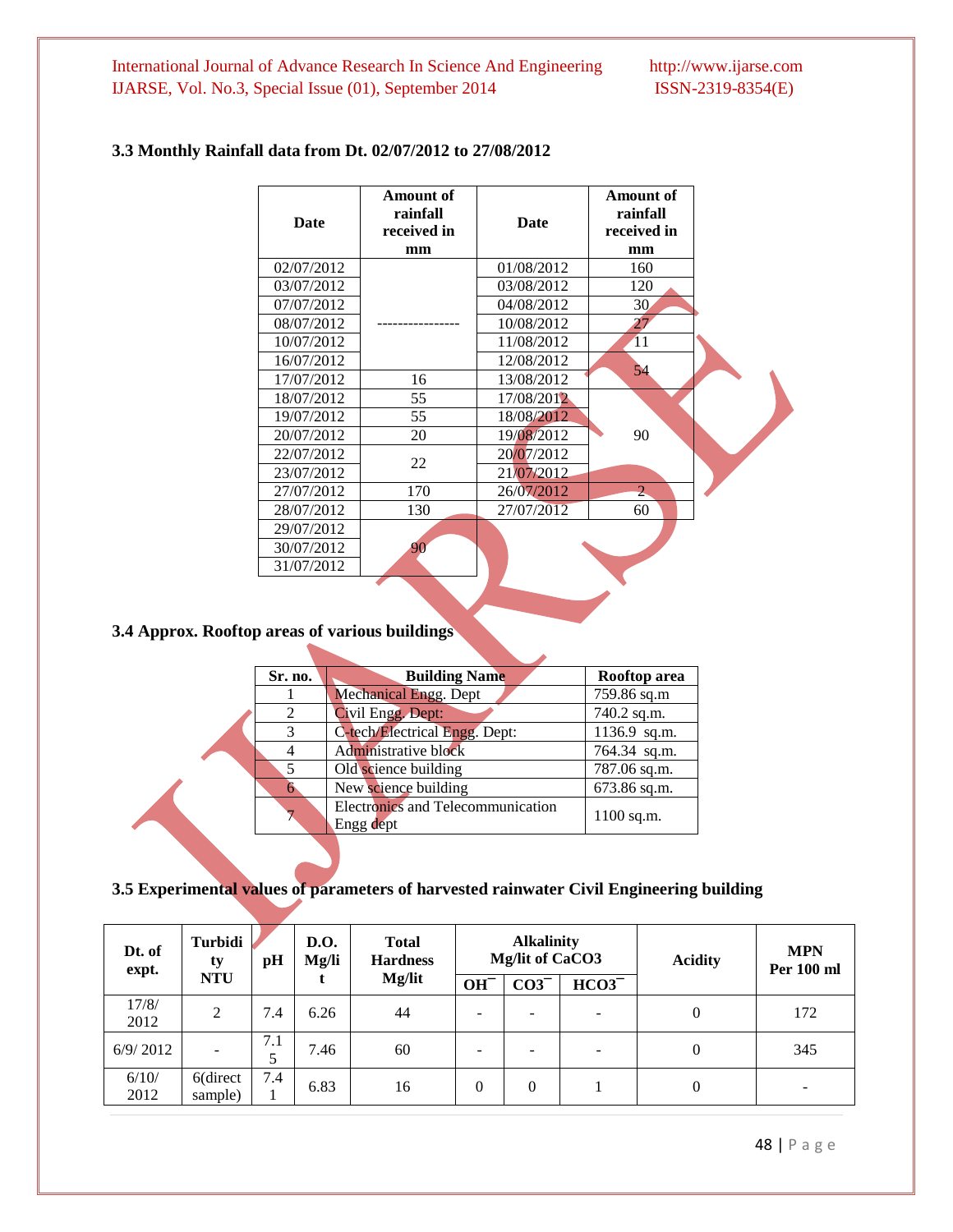# **IV METHODOLOGY**

#### **4.1 Civil engineering building example**

Calculation of total amount of rainfall that can be harvested will be: -

- Area of rooftop  $=740.2$  sq.m.
- Average annual rainfall  $=1034$ mm/year
- Assuming coefficient of runoff  $f = 0.8$
- Total amount of rainfall which can be harvested =740.2 x 1.03 x  $0.8 = 609.92 \text{ m}^3/\text{year}$
- Total annual consumption of water =  $(n<sup>*</sup>per capita demand<sup>*</sup>working days)$ . With an estimated minimum water consumption of 45 L/person/day.
- The annual water demand is  $= 483$ (no. of students & staff) x 45 x 213(working days)

**= 4629555 Liters/year**

# **4.2 Computation of value of runoff for YCCE campus**

| <b>Building</b>                         | Rooftop area           | Total amount of water that can be<br>harvested |
|-----------------------------------------|------------------------|------------------------------------------------|
| Mechanical Engg. Dept                   | 759.86 m <sup>2</sup>  | $626.12 \text{ m}^3$                           |
| Civil Engg. Dept                        | $740.2 \text{ m}^2$    | $609.92 \text{ m}^3$                           |
| C-tech/Electrical Engg. Dept            | $1136.9 \text{ m}^2$   | $936.8 \text{ m}^3$                            |
| Administrative block                    | $764.34 \text{ m}^2$   | $629.81 \text{ m}^3$                           |
| Old science building                    | 787.06 m <sup>2</sup>  | $648.53 \text{ m}^3$                           |
| New science building                    | 673.86 m <sup>2</sup>  | $555.26 \text{ m}^3$                           |
| Electronics and telecommunication Engg. | $1100 \; \mathrm{m}^2$ | $906.4 \text{ m}^3$                            |
|                                         | Total                  | 4912.84 $m3$                                   |

#### **4.3 Design of Rooftop Rainwater Harvesting System For Y.C.C.E. Campus**

Rainwater collected on the roof is very pure and clean. However, there are many substances, which get mixed up with this pure water on the roof (leaves, bird droppings, dust etc.). These contaminants need to be filtered before the rainwater is stored. Filtration is highly required for the rainwater which is harvested from the rooftop area. When water is use for drinking purpose then this process become even more important. But, basic filtration is preferable required to avoid excessive dirt entering the system. Filtration is highly required for the rainwater which is harvested from the rooftop area. When water is use for drinking purpose then this process become even more important. But, basic filtration is preferable required to avoid excessive dirt entering the system.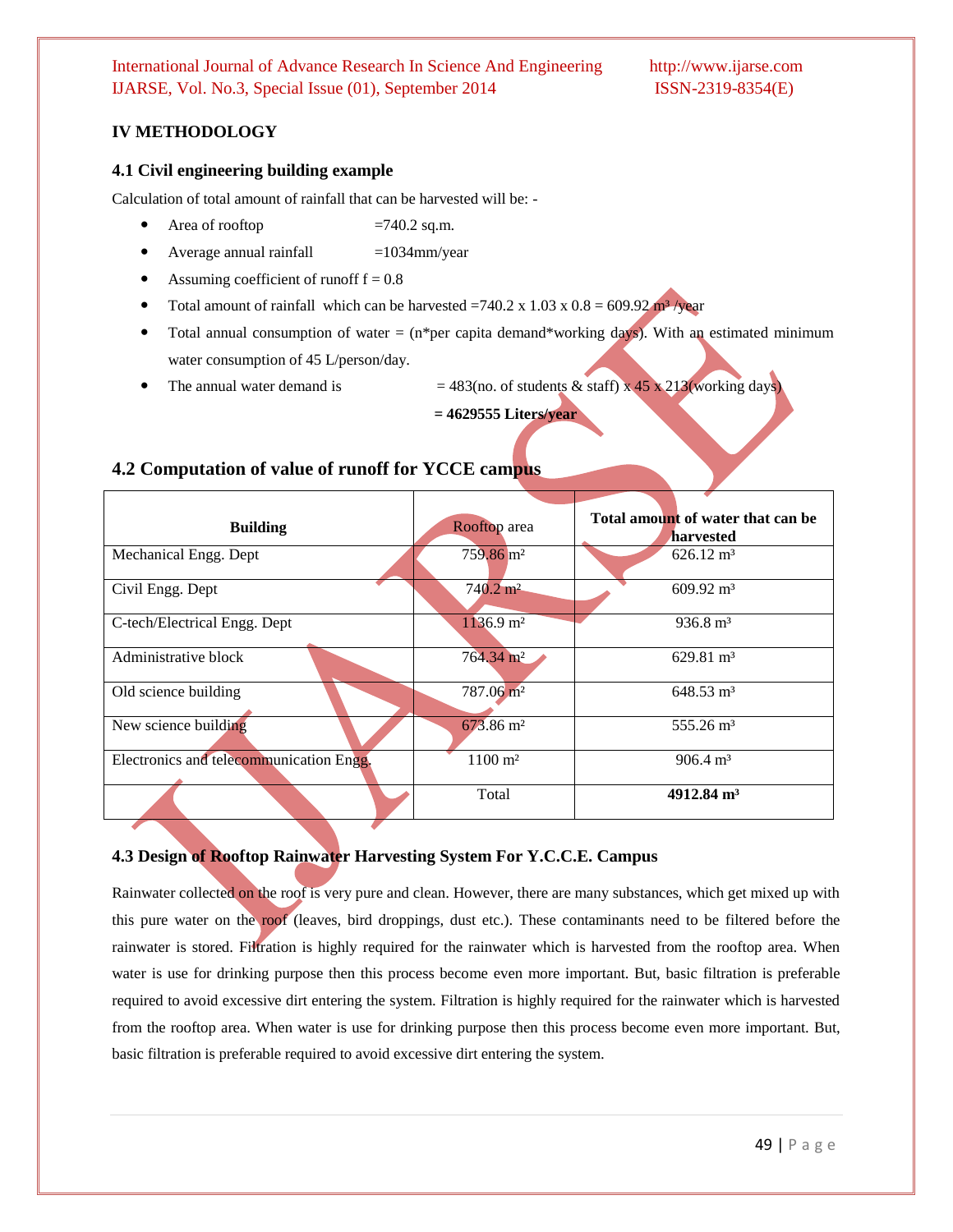Sand filters have commonly available with sand as a filter media. Sand filters are easy and inexpensive to construct. These filters can be employed for treatment of water to effectively remove turbidity, colour and microorganisms. In simple sand filter that can be constructed domestically, the top layer comprises course sand followed by 5-10 mm layer of gravel followed by another 5-25 cm layer of gravel and boulder.

#### **V TYPES OF FILTER**

There are two general types of sand filters in use for water purification. They are classified as slow sand filters and rapid sand filters. They differ primarily in the rate at which they operate, but there are also essential differences in theory and in operation. The rapid sand filters are further classified as gravity filters and pressure filters.

#### **5.1 Slow Sand Filters**

In a slow sand filter the water is passed through the sand layer at a low velocity, normally at the rate of 0.05 to 0.15 gpm per square foot. Pre-treatment is often advantageous but is not essential unless the water is turbid; slow sand filters will not satisfactorily handle waters with turbidities above 5 mg/l. Cleaning is required only at long interval of time if the water is relatively clear. It is accomplished by removing a thin surface layer of the sand.

#### **Rate of operation**

Operating rates for slow sand filters may range from 3 to 9 mgd per acre, but usually are between 5 and 6 mgd. The character of the applied water, especially its suspended-matter content, is usually the governing factor.

#### **Sandbed**

In a slow sand filter, the depth is generally about 36 inches, but occasionally is as little as 24 inches.

#### **Effective size**

The effective size is taken as the size of the grain that is larger than 10 per cent by weight of all the particles comprising the sand. For slow sand filters the effective size is usually 0.20 to 0.4 mm.

### **Uniformity of sand**

The effective size of the sand merely indicates the minimum size of 90 per cent by weight of the sand. It gives no information about the degree of variation in the sizes of the particles or about the sizes of the largest and smallest grains.

Considerable variation in individual grain size will affect the efficiency of the filter and therefore undesirable. The degree of variation is expressed by the uniformity coefficient. This value is obtained by finding the size of that particle which is coarser than 60 per cent by weight of the sand and then dividing that size by the effective size of the sand. i.e. (D60/D10).

Thus, if sand has an effective size of 0.4 mm. and 60 per cent of the sand passed a 0.59 mm. screen, the uniformity coefficient is:  $0.59 / 0.40 = 1.5$ .

### **5.2 Rapid sand filter**

In rapid sand filtration, the water is passed downward through the sand at a relatively high velocity, usually at a rate of 2 to 3 gpm per square foot of filter area, and the rate is carefully controlled. After passing through the sand bed and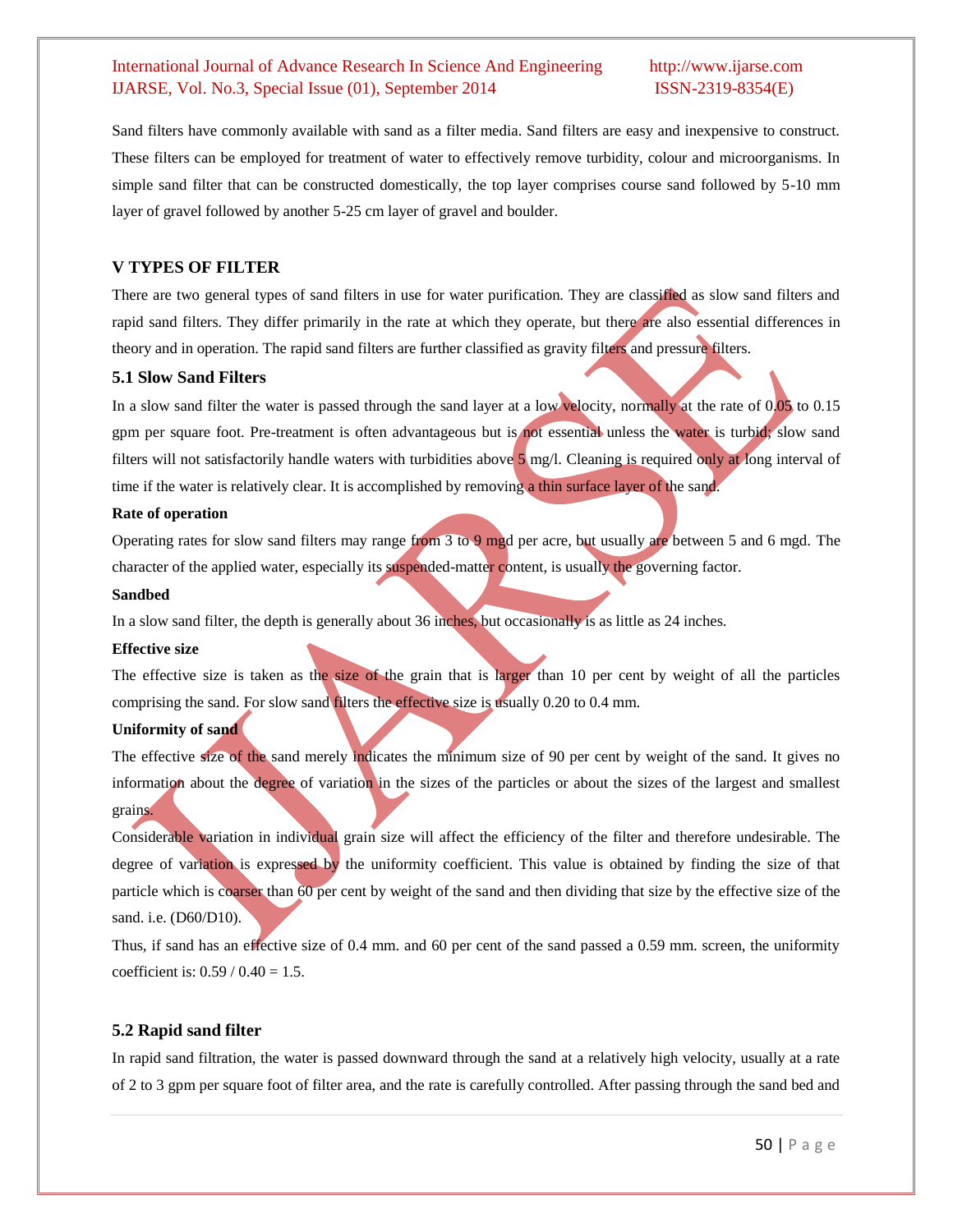a supporting layer of gravel, the water is collected by an under drainage system and discharged into a clear well from which it is drawn for consumption.

#### **Rate of operation**

The standard rate of operation of rapid sand filter is 125 mgd per acre of filter area or 2 gpm per square foot. Within the past few years there has been a decided trend toward increasing this rate. Filters in a number of plants are being operated at 3 gpm and a few at 4 gpm, per square foot. In many recently designed filters piping and controls have been installed to permit future operation at the 4 gpm rate, even though the initial rate will be 2 gpm.

#### **Sand bed**

In a rapid sand filter the depth of the sand bed is usually at least 24 inches and may be more.

#### **Effective size**

The effective size is taken as the size of the grain that is larger than 10 per cent by weight of all the particles comprising the sand. Sand for rapid sand filters should have an effective size of 0.45 to 0.55 mm.

#### **Uniformity of sand**

The effective size of the sand merely indicates the minimum size of 90 per cent by weight of the sand. It gives no information about the degree of variation in the sizes of the particles or about the sizes of the largest and smallest grains. Considerable variation in individual grain size will affect the efficiency of the filter and therefore undesirable. The degree of variation is expressed by the uniformity coefficient. This value is obtained by finding the size of that particle which is coarser than 60 per cent by weight of the sand and then dividing that size by the effective size of the sand. Thus, if a sand has an effective size of 0.4 mm. and 60 per cent of the sand passed a 0.59 mm. screen, the uniformity coefficient is:  $0.59 / 0.40 = 1.5$ .

| Sr.            |             | Pipe     | <b>Filter</b>              | <b>Top layer</b> |                   | <b>Middle layer</b> |                   | <b>Bottom layer</b> |                   |
|----------------|-------------|----------|----------------------------|------------------|-------------------|---------------------|-------------------|---------------------|-------------------|
| no             | <b>Date</b> | diameter | material                   | <b>Depth</b>     | <b>Grain size</b> | <b>Depth</b>        | <b>Grain size</b> | Depth               | <b>Grain size</b> |
|                |             |          |                            | $\mathbf{(cm)}$  | (mm)              | (cm)                | (mm)              | (cm)                | (mm)              |
| $\mathbf{1}$   | 5/2/13      | 2inch    | Sand<br><i>&amp;gravel</i> | 10               | Less than $1.18$  | 20                  | 1.18-2.36         | 15                  | 2.36-4.75         |
| $\overline{2}$ | 6/2/13      | 2 inch   | Sand &<br>gravel           | 10               | 1.18-2.36         | 20                  | 2.36-4.75         | 15                  | $4.75 - 10$       |
| 3              | 6/2/13      | 2 inch   | Sand $&$<br>gravel         | 10               | 1.18-2.36         | 20                  | 2.36-4.75         | 15                  | $4.75 - 10$       |
| 4              | 6/2/13      | 2 inch   | Sand &<br>gravel           | 10               | 1.18-2.36         | 20                  | 2.36-4.75         | 15                  | $4.75 - 10$       |

For rapid sand filters a uniformity coefficient of 1.5 to 2.0 is preferred.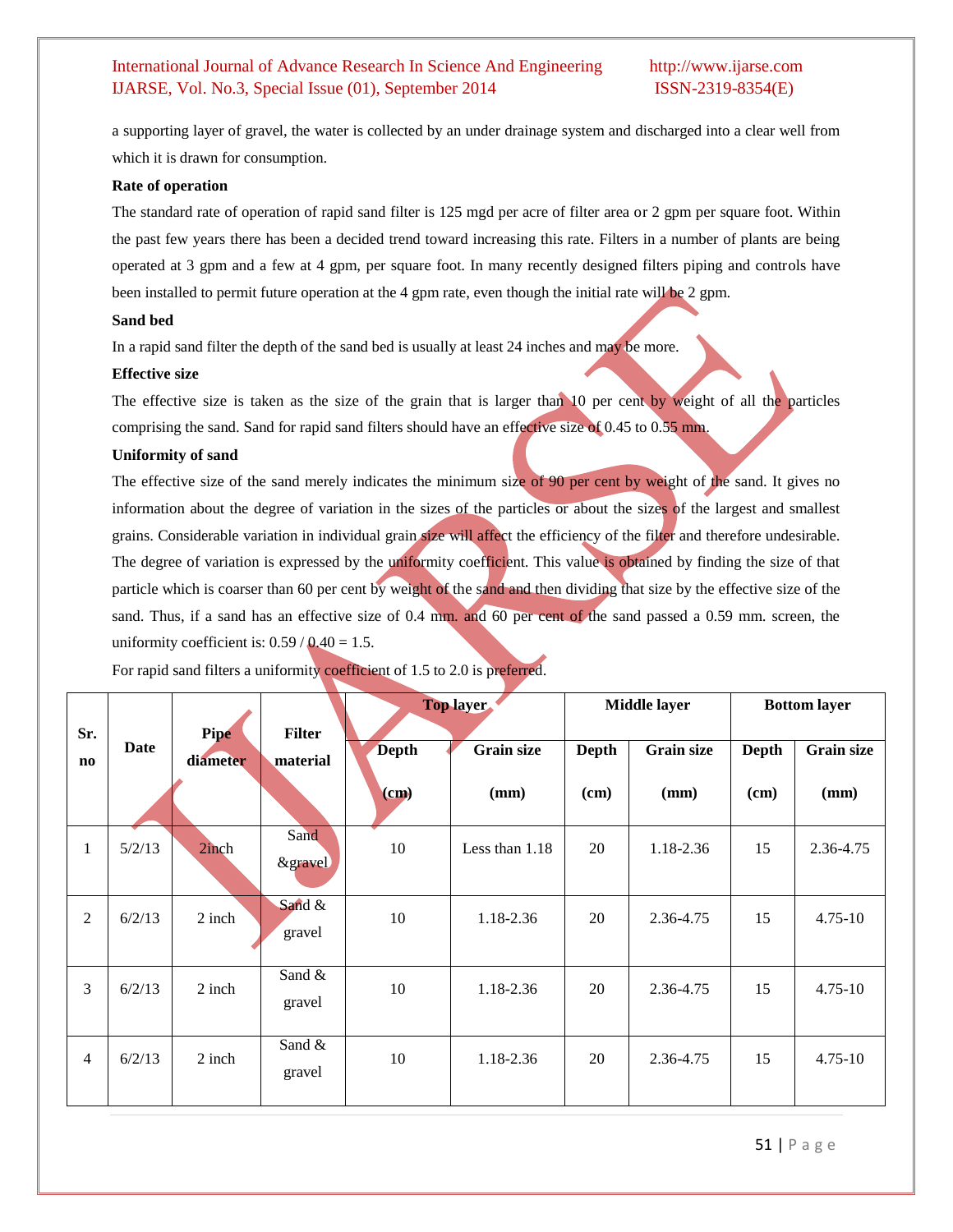| <b>Raw water</b><br>sample<br>quantity<br>(litres) | Raw water sample<br>turbidity<br>(NTU) | <b>Time for</b><br>operation<br>(sec) | <b>Rate of filteration</b><br>(m <sup>3</sup> /hr/m <sup>2</sup> ) | <b>Turbidity</b><br>after<br>filteration<br>(NTU) | <b>Conclusion</b>                         |
|----------------------------------------------------|----------------------------------------|---------------------------------------|--------------------------------------------------------------------|---------------------------------------------------|-------------------------------------------|
| 2.4                                                | $\overline{2}$                         | 256                                   | 10.856                                                             |                                                   | 50% efficiemcy of filter was<br>obtained. |
| $\overline{4}$                                     | 6                                      | 138                                   | 104.99                                                             | 4.5                                               | 25% efficiency                            |
| $\overline{4}$                                     | 10                                     | 138                                   | 104.99                                                             | 8.5                                               | 25% efficiency                            |
| $\overline{4}$                                     | 15                                     | 138                                   | 104.99                                                             | 12                                                | 25% efficiency                            |

### **5.3 Optimum Dimension of the Storage Tank**

#### **Design of storage tank capacity**

Tank capacity is based on dry period i.e. the period between the two consecutive rainy seasons. Suppose monsoon is for four months i.e. 120 days , then the dry days are 245. We know that quantity of water required for different purposes is suppose 60litre/ cap/ day.

For around 350 persons  $= 21000$  litres

For 245 days = 245 X 21000 =  $5145 \times 103$  litres.

As per the factor of safety the tank should be built 20 % larger than the requirement i.e. 6174 x 103 litres. This tank meets the basic water requirement for members for dry period. By fixing the height of the tank, the diameter can be calculated.

### **Recharge Pits**

Recharge pits are constructed for recharging the shallow aquifers. These are constructed 1 to 2 m. wide and 2 to 3 m. deep which are back filled with boulders, gravels & coarse sand.

The size of filter material is generally taken as below:

- coarse sand :  $1.5 2$  mm
- gravels :  $5 10$  mm
- $\bullet$  boulders : 5 20 cm

The filter material should be filled in graded form. boulders at the bottom, gravels in between & coarse sand at the top so that the silt content that will come with runoff will be deposited on the top of the coarse sand layer and can easily be removed. If clay layer encountered at shallow depth, it should be punctured with auger hole and that auger hole should be refilled with fine gravel of 3 to 6 mm size.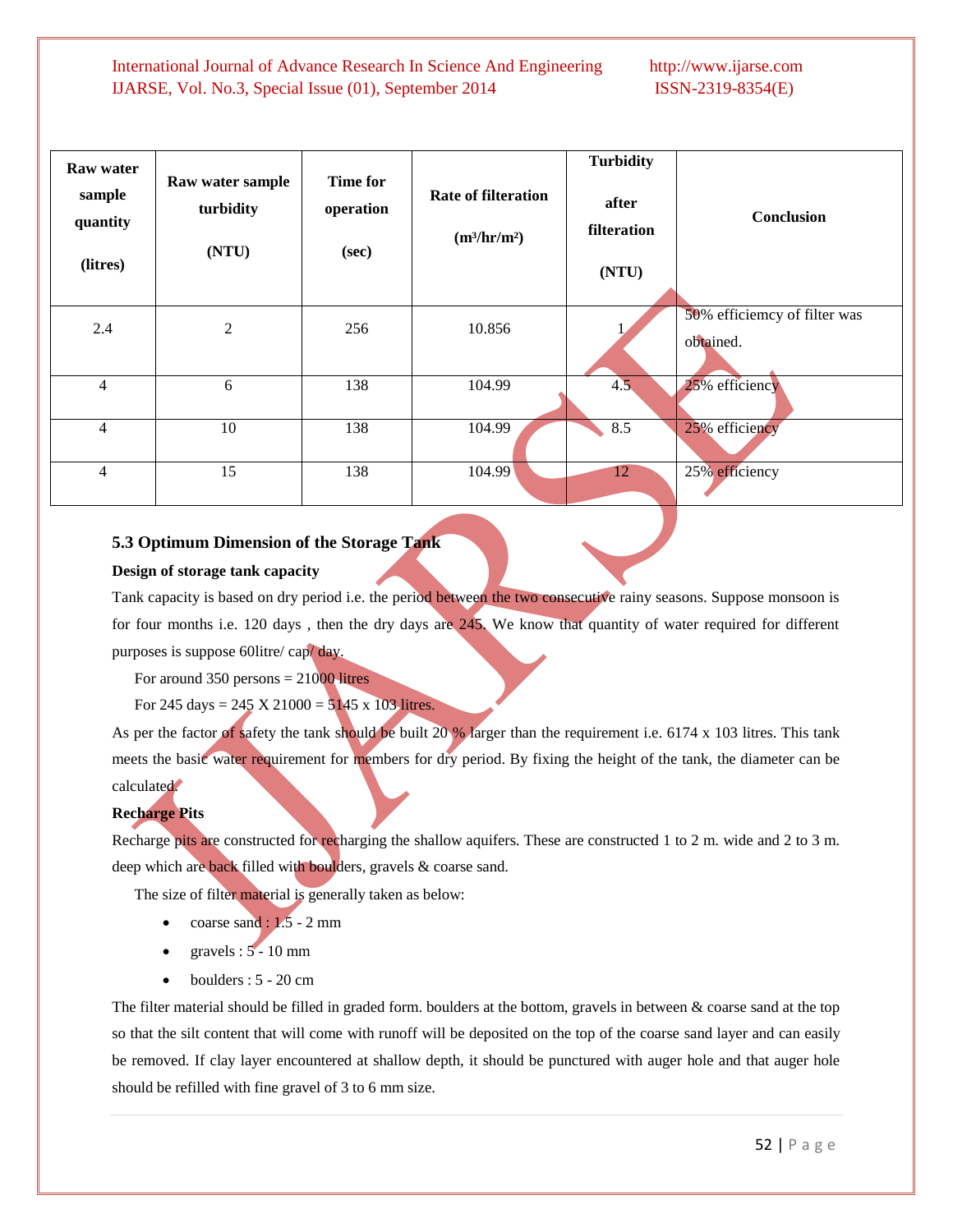#### **Trenches**

- These are constructed when the permeable strata is available at shallow depths.
- Trench may be 0.5 to 1 m. wide, 1 to 1.5 m. deep and 10 to 20 m. long depending upon availability of water.
- These are back filled with filter materials. In case of clay layer encountered at shallow depth, the number of auger holes may be constructed & back filled with fine gravels.

#### **Vertical Recharge shafts**

- For recharging the shallow aquifers which are located below clayey surface at a depth of about 10 to 15 m, recharge shafts of 0.5 to 3 m. diameter and 10 to 15 m. deep are constructed depending upon availability of runoff.
- These are back filled with boulders, gravels & coarse sand. For lesser diameter shafts, the reverse / direct rotary rigs are used and larger diameter shafts may be dug manually.
- In upper portion of 1 or 2 m depth, the brick masonry work is carried out for the stability of the structure.

#### **Shaft with Recharge well**

- If the aquifer is available at greater depth say 20 or 30 m, in that case a shallow shaft of 2 to 5 m diameter and 5 to 6 m deep may be constructed depending upon availability of runoff.
- Inside the shaft, a recharge well of 100 to 300 mm diameter is constructed for recharging the available water to deeper aquifer. At the bottom of the shaft a filter media is provided to avoid choking of the recharge well.

#### **Lateral trench with bore wells**

For recharging the upper as well as deeper aquifers, lateral trench of 1.5 to 3 m. wide & 10 to 30 m. long depending upon availability of water with one or more bore wells may be constructed. The lateral trench is back filled with boulders, gravels & coarse sand.

# **VI CONCLUSION**

Demand on water resources witness a substantial increase due to development, population increase, and global weather change. Adopting the concept of sustainability and conservation of water resources can help to cope with the global water shortage. Promotion of rainwater harvesting technique for domestic, landscaping, and agriculture can help to reduce the demand on water resources. Rainwater harvesting systems used in housing schemes can provide water for potable and non-potable uses. The potable uses include drinking, bathing, and cooking and dish wash. Usually the rainwater used for this purpose must be treated to remove the contaminants and generally the main required treatment processes are filtration and disinfection unless the rainwater contain heavy metals, then special treatment is required. Non-potable uses of rainwater harvesting include flushing toilets, watering garden, and washing floors and for such uses treatment may be required.

- Rainwater harvesting appears to be one of the most promising alternatives for supplying freshwater in the face of increasing water scarcity and escalating demand.
- The pressures on water supplies, greater environmental impacts due to new projects, no development of new surface water sources, as well as deteriorating water quality in surface, constrain the ability of communities